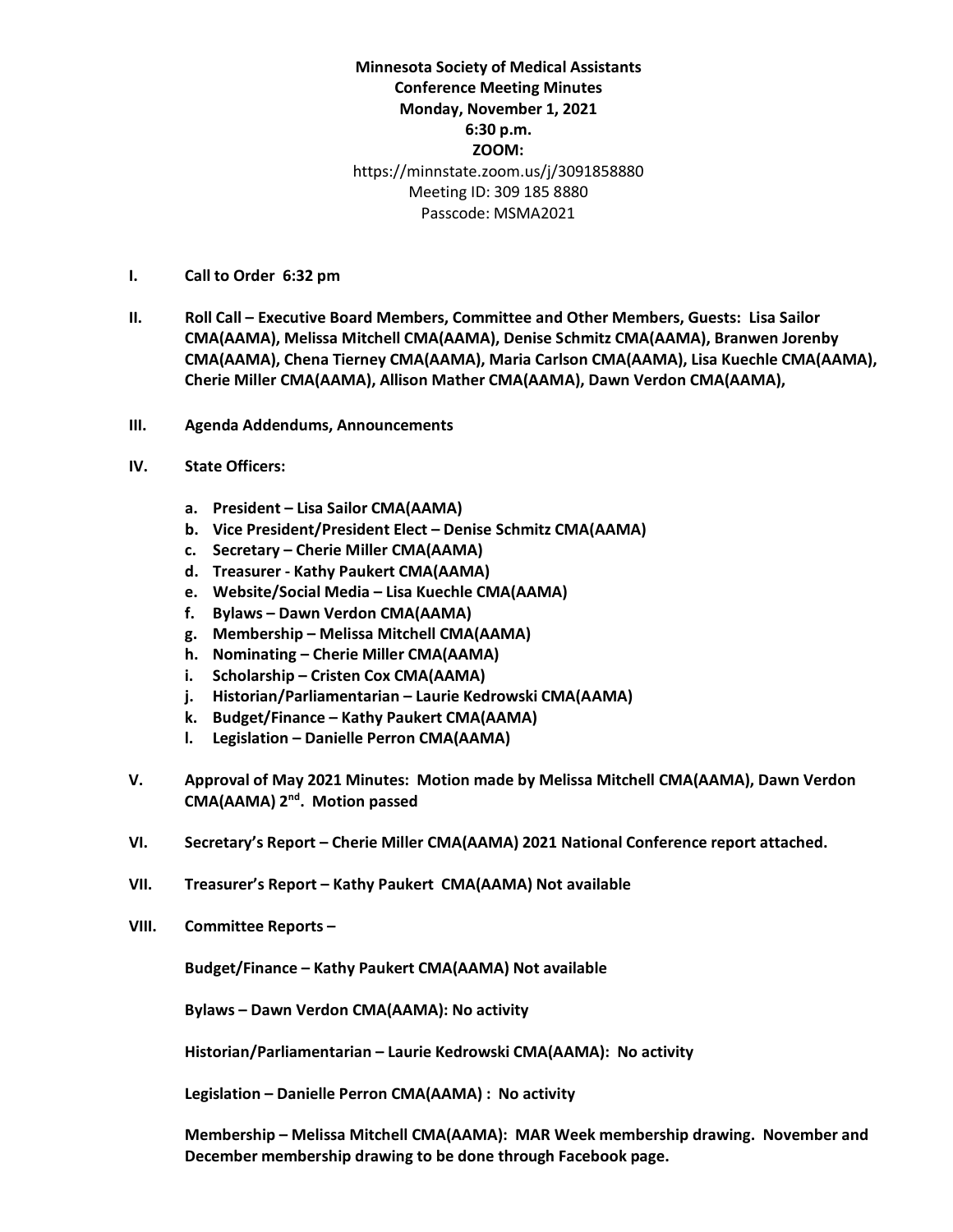**Nominating – Cherie Miller CMA(AAMA): Upcoming Spring Conference Election of President Elect, Treasurer, Delegates officer positions are open. Nominations will begin to be collected Mid-January 2022.** 

**Website/Social Media – Lisa Kuechle CMA(AAMA): Getting a postcard mailing to members and nonmembers to advertise the MSMA website and MSMA Facebook page to assist in increasing Membership.**

**Scholarship – Cristen Cox CMA(AAMA): No report available.**

**IX. Chapter Reports –**

**Central Lakes Chapter : No activity. Discussion has been done to give out an additional scholarship.**

**East Central : No activity**

**Great Lakes : No activity**

**Hennepin/Ramsey : No activity.** 

**Southeast : No activity**

**South Suburban : No activity**

**West Central : No activity**

- **X. 2021- AAMA National Delegate Update- report attached**
- **XI. Old Business –**
	- **a. 2021 AAMA Nationals Delegate update-Lisa Sailor**
	- **b. 66th National Conference Committee Members update- Lisa Sailor: Executive Board was**  informed that there was concerns of safety with having the 66<sup>th</sup> National Conference in 2022. **Executive Board decided to withdraw from the 66th National Conference and to apply to be the site of the 67th National Conference.**
	- **c. Removing State Chapters-Kathy Paukert/Lisa Sailor: Tabled until Spring Conference 2022. Q&A will be done 1 week (Date and time TBD) before Spring Conference 2022 and further discussed prior to state meeting before membership vote.**
	- **d. Marketing for MSMA /Medical Assistant Profession- Kathy Paukert: Tabled until Spring Conference 2022.**
	- **e. Spring 2022 conference update- Lisa Kuechle: Friday, April 29-May 1, 2022. Holiday Inn on Second/Division Street, St Cloud, MN. \$60.00 Members \$100.00 for Non-members. Currently planning Speakers for approval for CEU's. Preplanning meeting January 10, 2022 6:30 – 8:00 pm via Zoom.**
- **XII. New Business –**
	- **a. New Committee? "Conference committee": Tabled until Spring 2022 Conference.**
- **XIII. Upcoming Events –**
	- **a. 2022 Spring Symposium – Hosts: Hennepin Ramsey. MSMA 60th Anniversary-April 29 – May 1, 2022.**
	- **b. 2022 Fall Symposium – TBD during Executive Board Meeting April 29, 2022.**

**National Conferences –**

**a. AAMA 66th Annual Conference – Sept. 16-19th, 2022 – Myrtle Beach, South Carolina**

**Adjournment: \_\_8:01 \_\_\_\_\_\_ p.m.**